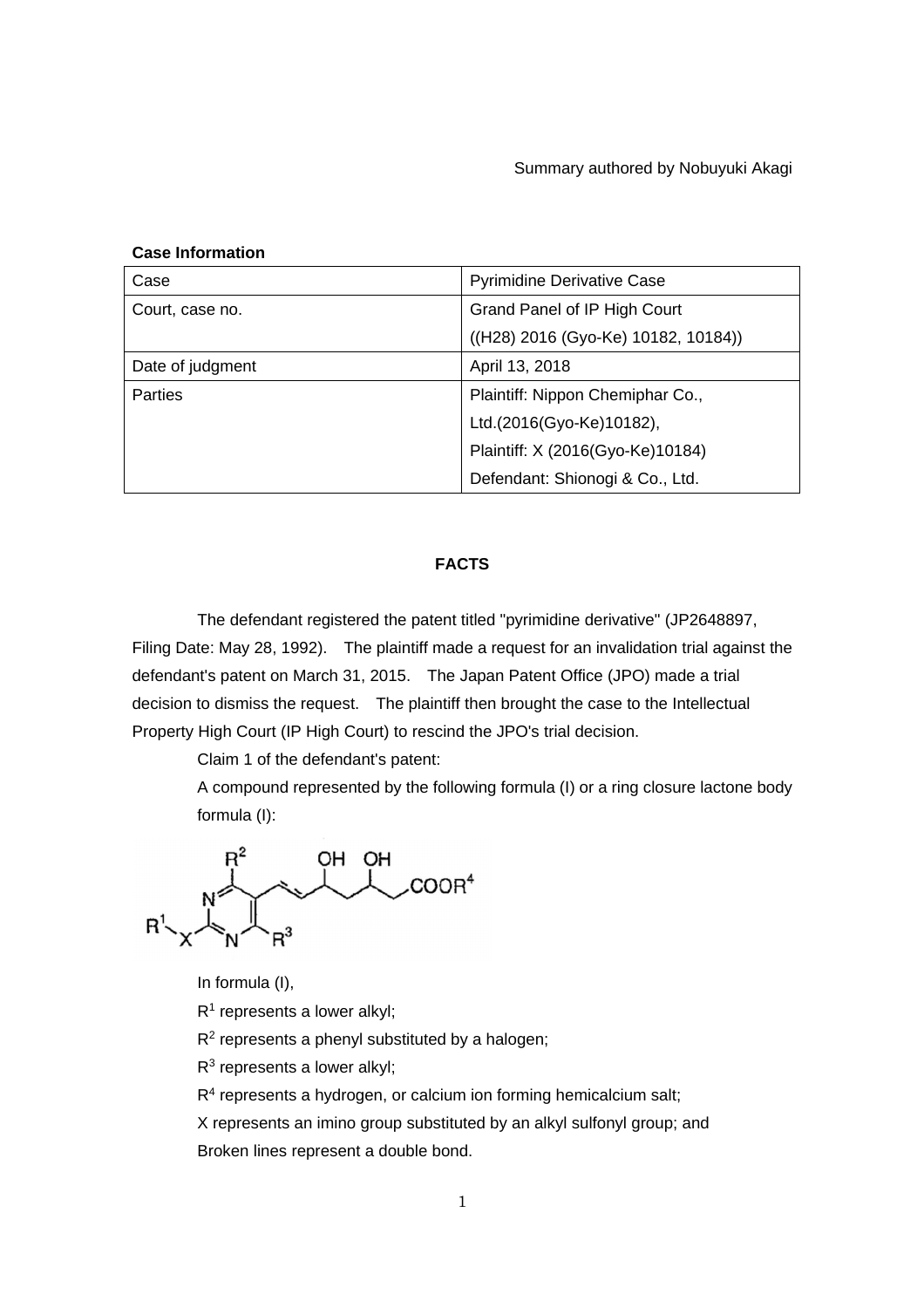The primary reference discloses the compound represented by the following formula (M=Na).



 Claim 1 differs from the primary reference in that X of claim 1 represents an imino group substituted by **an alkyl sulfonyl group** while that of the primary reference represents an imino group substituted by **a methyl group** (the difference is shown in the parts bound by red lines in the following formulae).





Compound of Primary Reference Compound of Claim 1

 The secondary reference discloses a compound represented by the following general formula (I).

$$
R^2
$$
\n
$$
R^2
$$
\n
$$
R^3
$$
\n
$$
R^3
$$
\n
$$
(1)
$$

In the general formula (I),

R<sup>1</sup> represents an alkyl;

R<sup>2</sup> represents an aryl;

# **R<sup>3</sup> represents -NR<sup>4</sup>R<sup>5</sup> (R<sup>4</sup> :alkyl, R<sup>5</sup> :sulfonyl)**;

X represents -CH=CH-;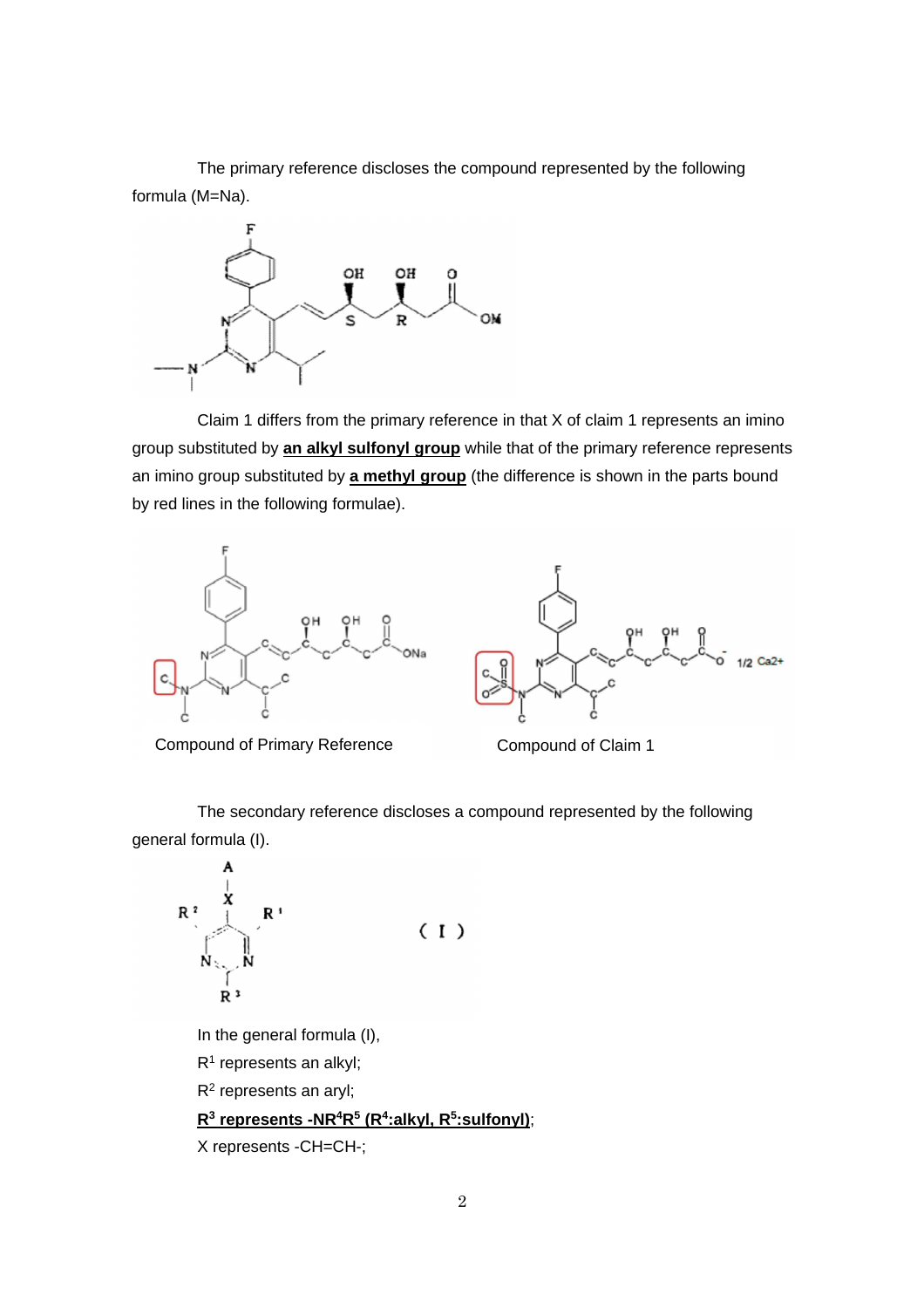A represents the following compound  $(R<sup>6</sup>:hydrogen, R<sup>7</sup>:cation)$ 

 The secondary reference also discloses that **R<sup>4</sup>represents a methyl** and **R<sup>5</sup> represents a methyl sulfonyl**.

### **ISSUE**

 (1) Whether the legal interest for litigation against the JPO's trial decision dismissing the request for an invalidation trial would be lost even after the expiration of the patent right under the Japan Patent Act before the amendment by Act No. 36 of 2014.

 (2) Whether it is proper to invalidate the patented claims based on lack of inventive step by recognizing a compound in accordance with the specific alternative as a cited invention in the case where a reference describes the compound in a general formula and the general formula has a great number of alternatives.

### **HOLDING**

(1) Legal Interest for Litigation

 The defendant asserted as follows. The legal interest for litigation, which is required as a condition for filing a suit to rescind the JPO's trial decision, should be supported by the existence of substantial legal interest to be recovered by the rescission of the trial decision. Since the plaintiffs did not exploit the patented inventions, they do not have any right to claim compensation for damages. Accordingly, the benefit of suit of the plaintiffs has already been lost and thus this suit should be dismissed.

 The Grand Panel of the IP high court responded as follows. The plaintiffs filed the petition for an invalidation trial on March 31, 2015. Therefore, the Japan Patent Act before the amendment by Act No. 36 of 2014 applies to the invalidation trial. Article 123, paragraph 2 of the Japan Patent Act before the amendment stipulated that anyone can demand a trial for invalidation regardless of the presence or absence of proprietary interest in the invalidation trial. This is because a patent right is an exclusive right and it is an

3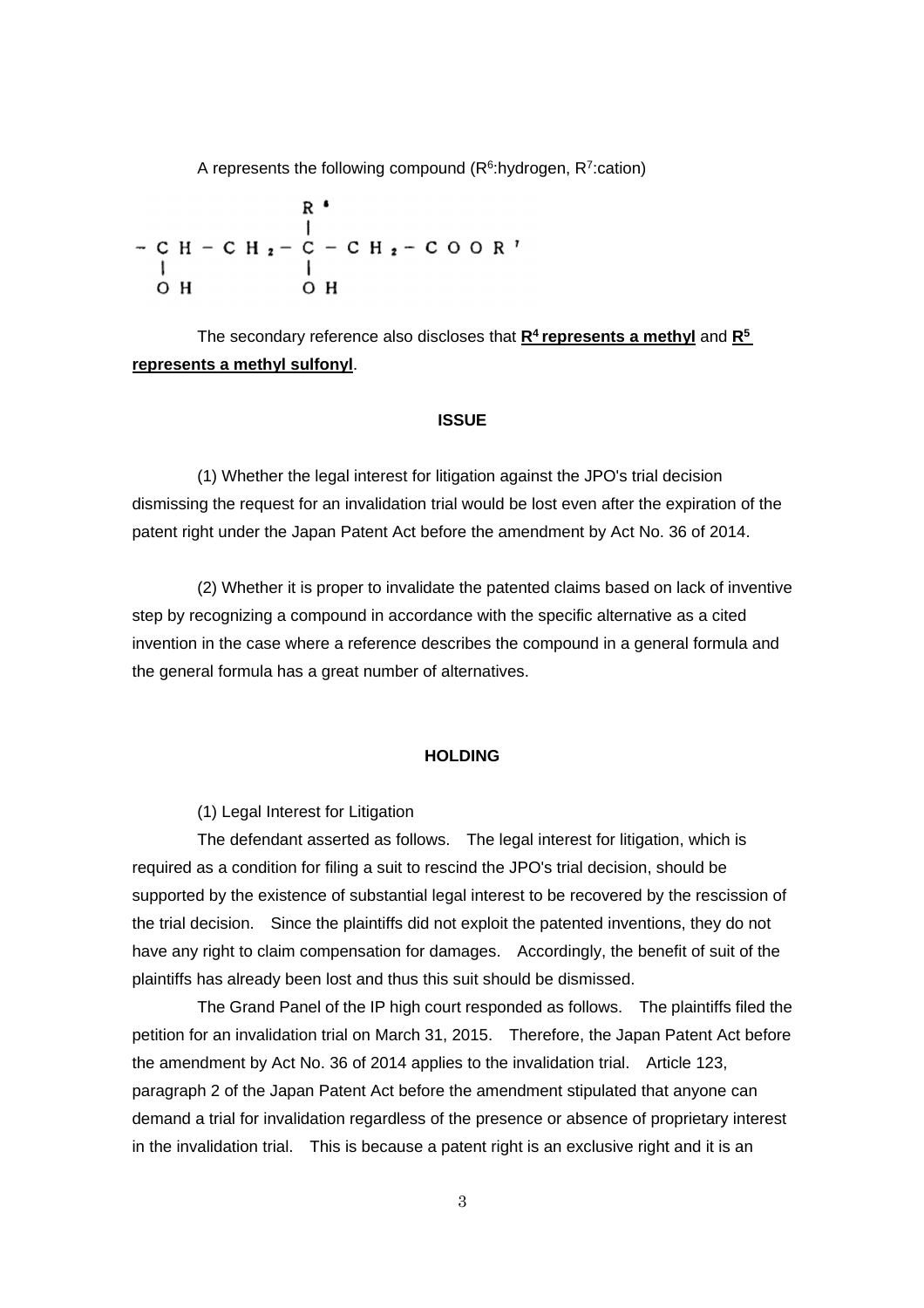action that becomes beneficial for all the people and it serves the public interest to invalidate an erroneously registered patent. In addition, since the trial for invalidation of a patent may be demanded even after the expiration of the life of a patent, it is obvious that a legal interest for litigation to rescind a trial decision that dismissed the request for an invalidation trial, would not diminish . However, in the case where there are special circumstances such as complete loss of possibility of anyone being subjected to a claim for damages or gaining unjust enrichment from conduct within the lifetime of patent right and after the expiration of patent right such that no one runs a risk of suffering disadvantage from the existence of the patent right any longer, it is meaningless to invalidate the patent.

#### (2) Inventive Step

The secondary reference discloses the "-NR $4R^{5}$ " as a further preferable alternative of  $R^3$  and the "methyl" and "alkyl sulfonyl" as further preferable alternatives of  $R^4$  and  $R^5$ .

However, the secondary reference discloses a great number of alternatives of  $R<sup>3</sup>$ and the number of alternatives of  $R^3$  is over 20,000,000. Therefore, selecting the "-NR<sup>4</sup>R<sup>5</sup>" as the alternative of  $R<sup>3</sup>$  and selecting the "methyl" and "alkyl sulfonyl" as the alternatives of  $R<sup>4</sup>$  and  $R<sup>5</sup>$  are just one of the over 20,000,000 alternatives.

Further, the secondary reference does not describe the "-NR $4R^{5}$ " as a greatly preferable alternative of  $R<sup>3</sup>$ , although the secondary reference describes greatly preferable alternatives of  $R<sup>3</sup>$  in addition to further preferable alternatives of  $R<sup>3</sup>$ .

 Furthermore, the secondary reference does not describe any working examples of a composition using the "-NR<sup>4</sup>R<sup>5</sup>" as R<sup>3</sup>, although the secondary reference describes working examples 8 ( $R^3$  is methyl), 15 ( $R^3$  is phenyl) and 23 ( $R^3$  is phenyl) as working examples of compositions having the same structure as the primary reference in X and A in formula (I) of the secondary reference.

 Accordingly, even if the secondary reference discloses the "alkyl sulfonyl", a person skilled in the art cannot find the circumstances that they should positively and preferentially select the "alkyl sulfonyl" as the alternative of  $R<sup>3</sup>$  of formula (I) of the secondary reference, and it would be difficult for a person skilled in the art to find the circumstances to select the "-NR<sup>4</sup>R<sup>5</sup>" as the alternative of R<sup>3</sup> and the "methyl" and "alkyl sulfonyl" as the alternatives of  $R<sup>4</sup>$  and  $R<sup>5</sup>$ .

 In conclusion, since a person skilled in the art cannot extract the technical idea of selecting the "-N (CH<sub>3</sub>) (SO<sub>2</sub>R')" as the 2-position group of the pyrimidine ring of the secondary reference, it cannot be said that the secondary reference discloses the difference between the patented claims and the primary reference. Therefore, a person skilled in the art cannot conceive the patented inventions by combining the secondary reference with the

4